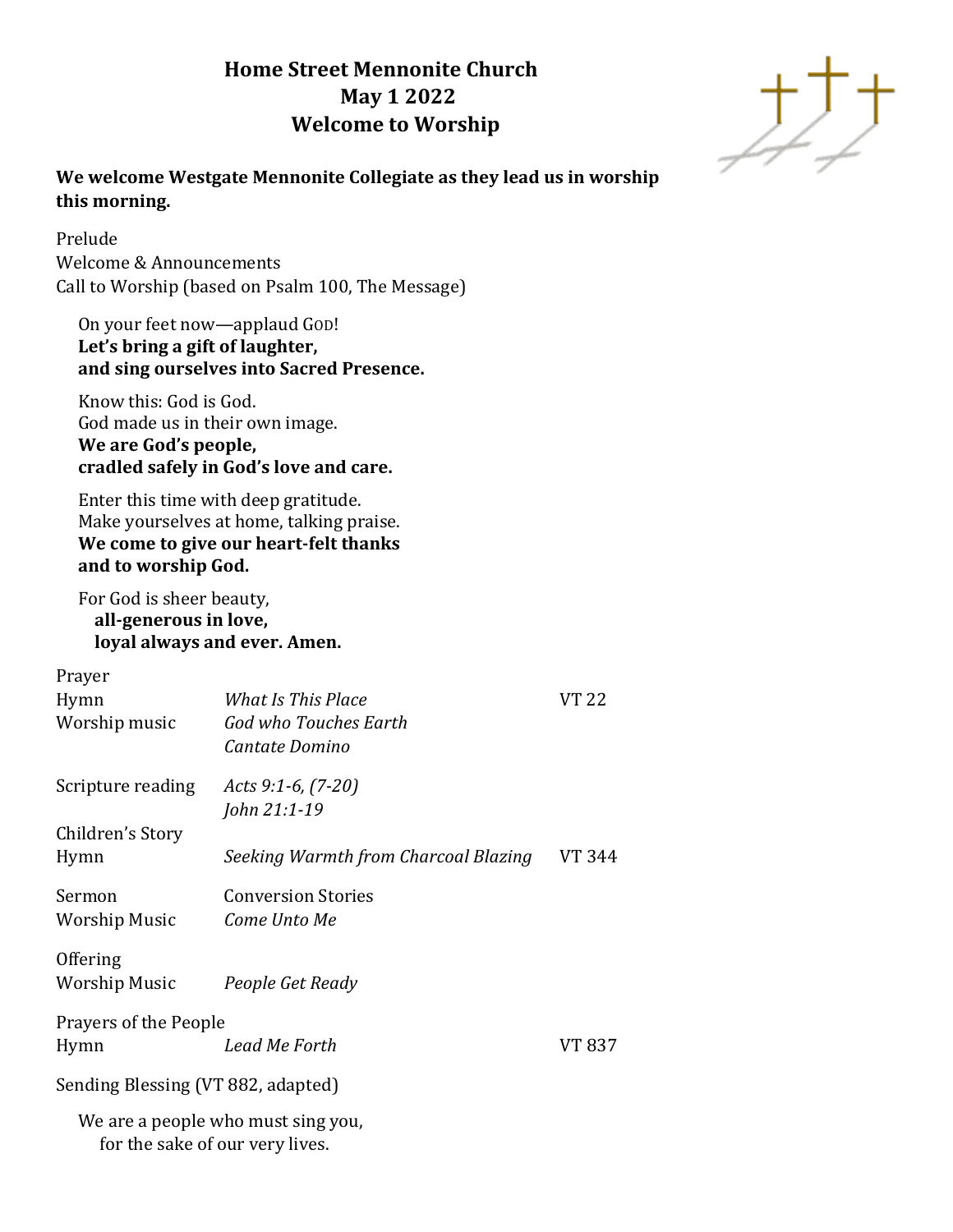# **You are a God who must be sung by us,**

# **for the sake of your majesty and honour.**

And so we thank you,

for lyrics that push us past our reasons,

for melodies that break open our givens,

# **for cadences that locate us home,**

# **beyond all our safe places,**

for tones and tunes that open our lives beyond control and our futures beyond despair.

# **We thank you for the long parade of mothers and fathers**

**who have sung you deep and true;**

we thank you for the good company

of artists, poets, musicians, and instruments

that sing for us and with us, toward you.

# **We are witnesses to your mercy and splendour; we will not keep silent. Amen.**

Worship Music *Alleluia* Postlude

We acknowledge that we meet on the ancestral lands of several First Nations and the homeland of the Métis people. *We commit ourselves to being Treaty People and to living in right relationship with one another as Indigenous and Non-Indigenous peoples.* 

# **Worship Participants** Worship Music: Concert Choir & Vocal Jazz class Worship Leader: Judith FE Song Leader & Choir Conductor: Vic P. Speaker: Julia T. Pianist: Lisa P. Visuals: Michelle M., Peter F. Scripture Readers: Isaiah KW, Ally B. AV Techs: Mackenzie N, Matt V. Children's Story: Lia CE, Caleb FE Ushers: Don & Jan M., Harry K. String Quartet: Sophie RE, Bella R., Mason D., Adalynne P.

### **Inside Our Doors**

- 1. **Ordination Sunday:** Home Street is looking forward to Pastor Judith's ordination on Sunday, May 8th. Please plan to be here so you can be part of celebrating her gifts and blessing her ministry among us.
- 2. **Special above-budget appeal.** Leadership Council invites above-budget contributions to the Special Samaritan sundry fund for a family reunification situation identified in our congregation. We hope to raise \$3,000 by May 8th. If you are in a position to help, please consider making a donation to HSMC, designating it for "Special Samaritan sundry fund.
- 3. **May 4, 7 PM Congregational Meeting.** This will be an online meeting. The agenda was sent out to our bulletin distribution list on April 20. A zoom link and further information will be sent out closer to the day of the meeting. All members and participants of HSMC are welcome to join this time of discernment in the ongoing life of our congregation.
- 4. **University graduates**! If you are graduating from university this spring and attend Home Street we would like to celebrate you on Sunday, May 15th during the worship service. Please email Heather Sch. to confirm your presence. If you are not able to attend, please also email so we can still recognize you!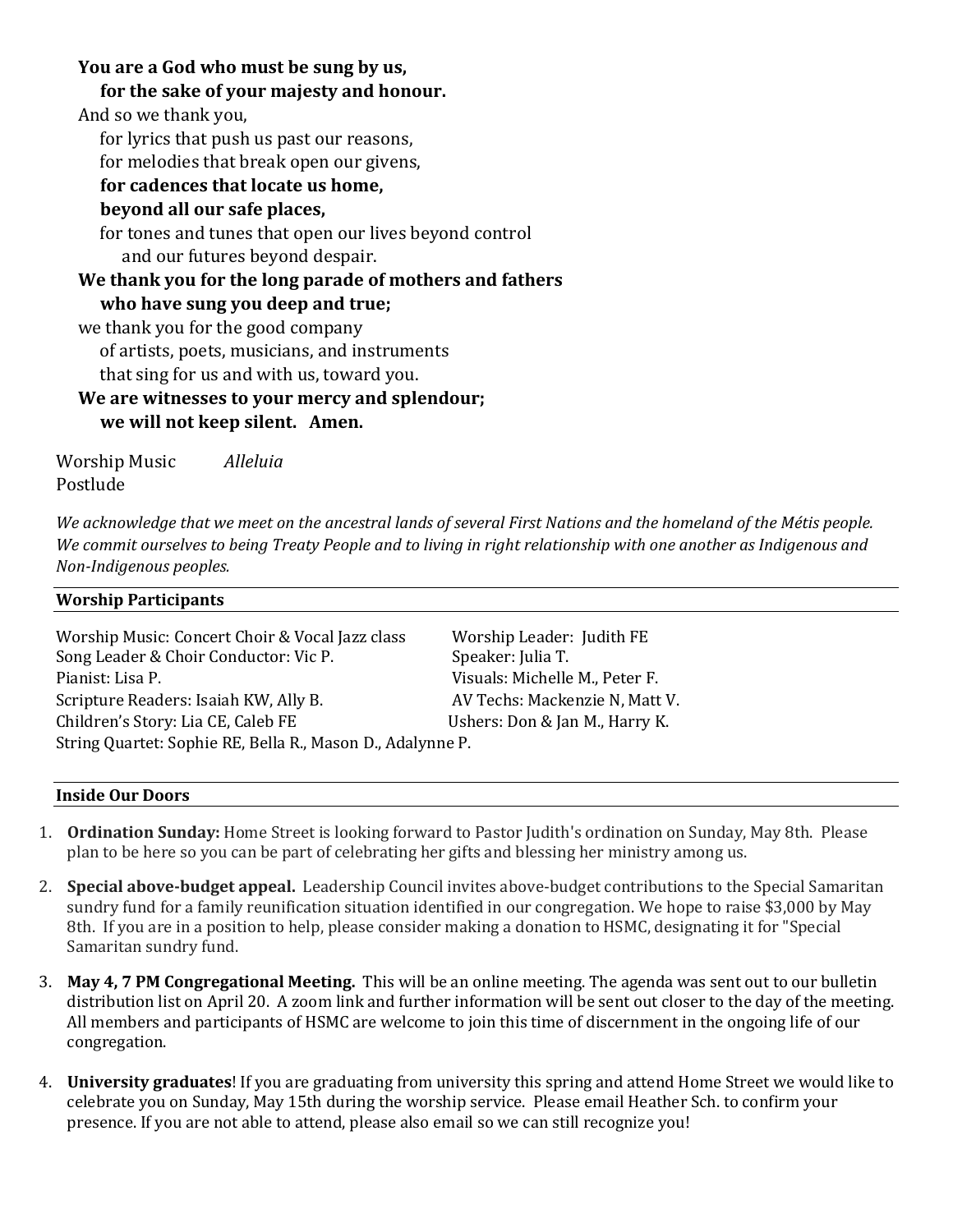- 5. **Bequest update:** Thanks to the generosity of our late member Clara K. Dyck, our congregation purchased several items to improve our community life in the building and beyond: a new basement sound system, a hearing assist system in the sanctuary, multipurpose furnishings for the library/board room, an automated external defibrillator in the front foyer, as well as a substantial contribution to towards the piano/organ fund. We're grateful to Jan Miller and Phyllis Wiebe for their input on the spending of the bequest, and to Brenda Suderman for researching and purchasing the various items.
- 6. **Guess Who's Coming for Dessert on May 14?** We'll gather in small groups to share dessert and conversation on Saturday, May 14, at 6:30 pm. Sign up as a host and serve dessert and beverages, or sign up as a guest. You can also indicate whether you prefer to meet outdoors in a backyard or inside a home. We will arrange transportation for those who need it. Sign up on the Google Form or by calling the church office.
- 7. Gordon Janzen and David Neufeld invite you to attend Camps with Meaning **20th Annual Manitoba Birding Retreat** (May 27-29, 2022) at Turtle Mountain. It has become an important event to enjoy God's creation with others who love bird watching. **No experience required** - special invitation to young birders, students and also novice birders of all ages. Children under 12 are FREE. Other students of all ages 50% off registration. Register on line at <https://www.campswithmeaning.org/event/8321-2022-05-27-birding-retreat-2022>
- **8. Thank-you for your responses to the seating survey! We received 79 responses representing 144 people. The results are:**
	- 40 households, 76 people Comfortable in regular seating
	- 28 households, 50 people Prefer physically-distanced seating
	- 11 households, 18 people Not ready to return, regardless of seating

Of 126 people who do/would attend, 60% are comfortable with regular seating, 40% prefer physically-distanced seating.

Based on the results, the Pandemic Guidance Group has determined that our seating for worship will remain as it is currently:

- centre pews, both main floor and balcony -- regular seating
- outside pews, both main floor and balcony -- physically distanced seating

Thank-you for abiding by these seating arrangements.

- 9. **Donations**: Your donation to Home Street Mennonite Church is very welcome. Join with us as we seek to live and share the love of Christ. Donations to Home Street Mennonite Church can be made in the following ways:
	- Cheque mailed or dropped off at the church
	- E-transfer made by your banking app to the email [donate@hsmc.ca](mailto:donate@hsmc.ca)
	- Automatic deposit-contact the church office for a form to submit to the bank.
	- Online via Canada Helps. See the website at<http://www.hsmc.ca/donate.html> (Note that there is a fee of 4% of the donation for processing fees). Donations received towards the General budget last week: \$5940

Designated to special funds: \$1550

- 10. **Email:** We send weekly emails to the congregation with information on current services and other happenings in the congregation. If you are not on this email list and would like to be please let Cindy Paetkau know at the office, 204-783-1721, [administrator@hsmc.ca](mailto:administrator@hsmc.ca)
- 11. **Hearing Assistance:** Those who need some hearing assistance in the sanctuary can either ask the sound technician for a headset, or use Wi-Fi-enabled hearing aids. See the sound technician or ask an usher for the instructions.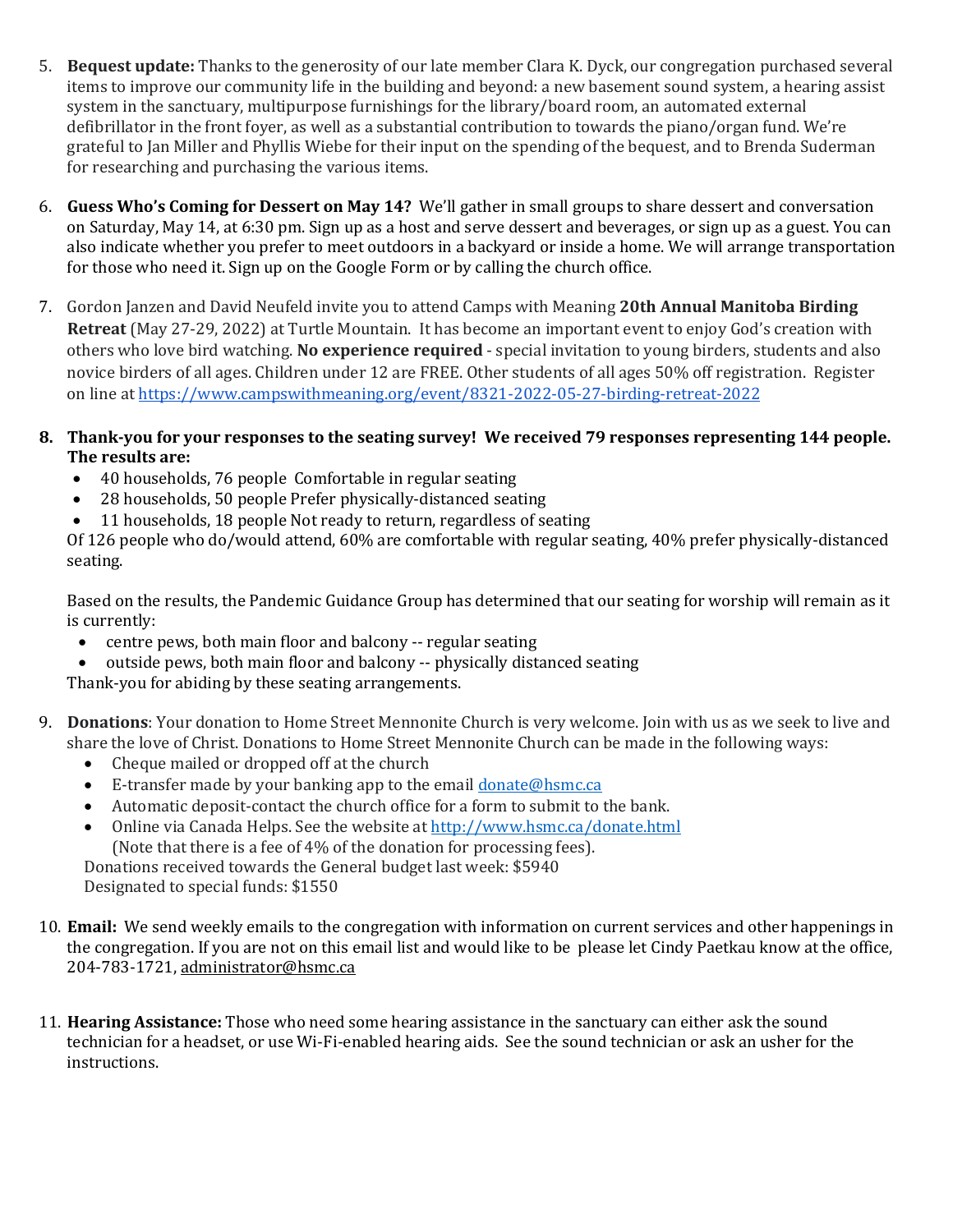#### **This Week at Home Street**

| May |   |        | 10:45 am Worship Service                             |
|-----|---|--------|------------------------------------------------------|
|     |   |        |                                                      |
|     | 2 |        | 7:00-8:00 pm CODA (downstairs)                       |
|     | 3 |        | 8:00-9:00 pm Recovery Chapters (downstairs)          |
|     | 4 |        | 7:00-9:30 pm Congregational Meeting (via Zoom)       |
|     | 4 |        | 8:00-9:30 pm 12 Step Group Meeting                   |
|     | 5 | 7:45am | Men's Prayer meeting (over Zoom, contact Byron       |
|     |   |        | Rempel -Burkholder if you would like the link )      |
|     | 6 |        | 9:00 am-2:30 pm SDA worship (sanctuary & downstairs) |
|     |   |        |                                                      |

#### **Outside Our Doors**

**[Ten Thousand Villages Brandon](https://mennonitecentralcommittee.cmail20.com/t/i-l-culhhlk-tjhliklilh-i/)** invites you to a Winnipeg spring market! Come out to shop beautifully handcrafted fair trade items on April 29 between 2pm - 8pm and April 30, 10am - 5pm. Located at Springfield Heights Mennonite Church, 570 Sharron Bay S, Winnipeg.

**Westgate Junior High Presents: Three One Act Plays**: **Thursday, May 5 and Friday, May 6 at 7:00 p.m**. Centre Culturel Franco-Manitobain, 340 Provencher Blvd. To purchase tickets (\$8) please contact the school at ph [204-](tel:2047757111) [775-7111](tel:2047757111) or email [lhp@westgatemennonite.org](mailto:lhp@westgatemennonite.org)

**Mennonite Community Orchestra presents "Living on the Edge" on Sunday, May 15 at 3:00 PM at the Lutheran Church of the Cross in Winnipeg.** Visit [cmu.ca/events](http://cmu.ca/events) for ticket information.

**Winnipeg Mennonite Theatre** proudly announces their return to live stage productions with a rip-roaring classic comedy, *You Can't Take It With You* by George S. Kaufman and Moss Hart.

May 12, 13, 14 at 7:35 and May 13 & 14 at 2:35 p.m.

in the Martial Caron Theatre of St. Boniface College

Tickets are \$20 available on our website: www.winnipegmennonitetheatre.ca or by phone 204-786-2311. Parking is available free in the lot south of the college.

**Lindenwood Retirement Living is currently seeking a Spiritual Care Coordinator to enhance, facilitate, and promote the Spiritual Care programming for our residents, staff, and families**. For more information please see our website, [www.lindenwood.ca/careers](http://www.lindenwood.ca/careers)

**Winnipeg Mennonite Elementary & Middle Schools** is looking for a Superintendent / Chief Executive Officer for a term position. The CEO will be responsible for the overall direction and leadership of the school and its staff. Learn more and apply online at [wmems.ca/jobs.](http://wmems.ca/jobs)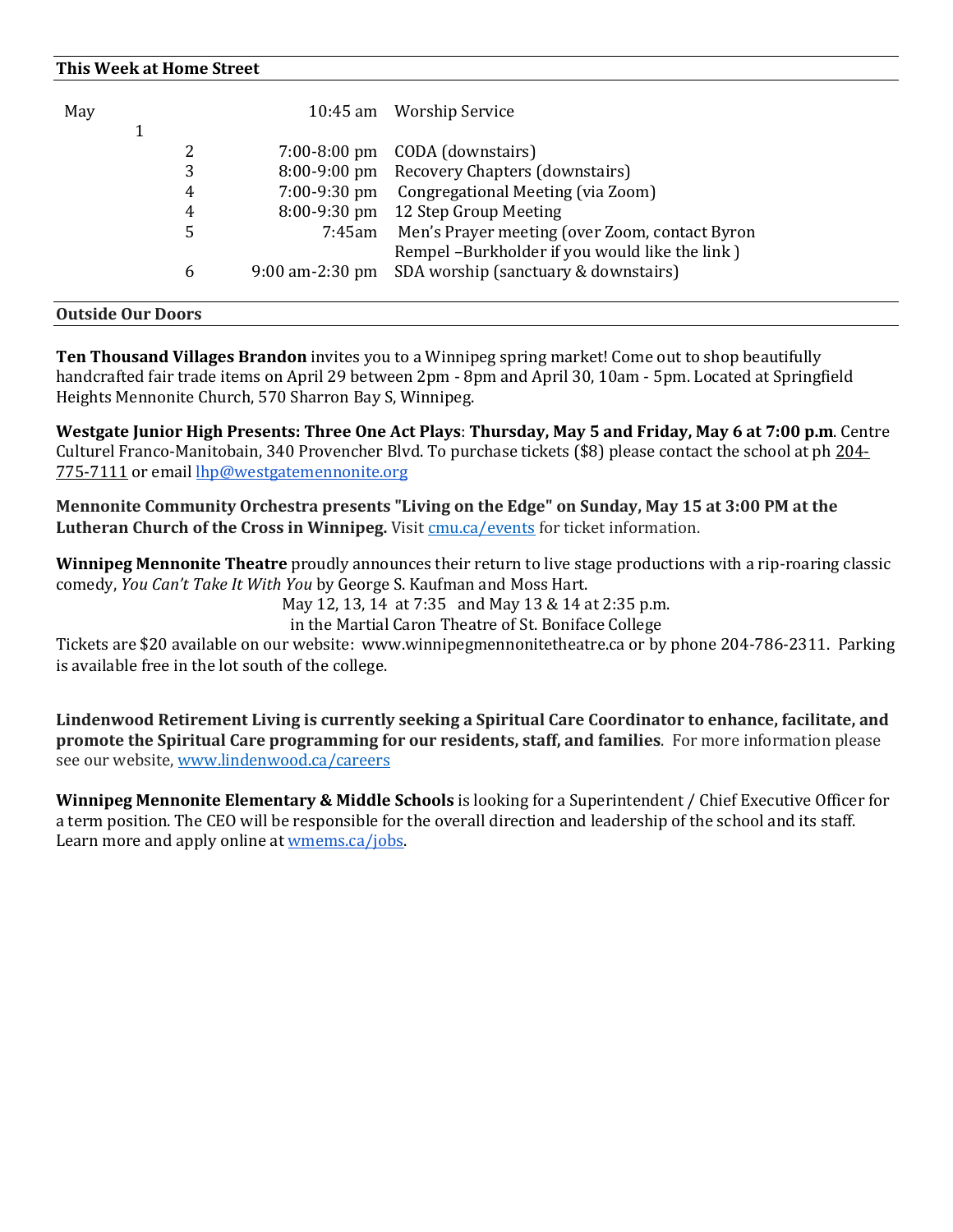# **Mennonite Church Manitoba**

**Summer camp is not the same (actually it's not possible**) without our volunteers! Kitchen and maintenance help, camp pastors, and health officers are needed at both camps. Come and spend a week at one of our lovely sites and add your unique gifts to our amazing camp community. Call the CWM office at 204-895-CAMP or register online at [www.campwithmeaning.org/staff.](https://mennochurch.us17.list-manage.com/track/click?u=ad5b62cc11dbd51616d36b2e2&id=802ede74be&e=e5164c07cf)

**Hey young men!** Working at camp provides all sorts of life skills and an amazing community experience. And we need more male staff. If you have a week or two or more and are looking for something fun and meaningful to do – please think about camp. Reach out to Janet at <u>ipeters@mennochurch.mb.ca</u> or find info and applications at [www.campswithmeaning.org/staff.](https://mennochurch.us17.list-manage.com/track/click?u=ad5b62cc11dbd51616d36b2e2&id=d40f9d6605&e=e5164c07cf)

## **MCM Delegates for MC Canada Gathering 2022**

Mennonite Church Manitoba is looking for delegates to attend the MC Canada Gathering in Edmonton, July 29-Aug 1. We need 11 general delegates to represent MCM at delegate sessions and 3 Young Leaders Experience participants (age 17-21) to take part in a delegate program geared for them. Registration, accommodation, and travel costs will be covered. Please see [www.mennochurch.mb.ca/news](https://mennochurch.us17.list-manage.com/track/click?u=ad5b62cc11dbd51616d36b2e2&id=6bfb8cf023&e=e5164c07cf) for more info, and contact [office@mennochurch.mb.ca](mailto:office@mennochurch.mb.ca) if you are interested.





#### **Virtual Gathering 2022 registration now open**

We Declare: what we have seen and heard in Edmonton, Alberta, from July 29 to Aug. 1 will be available to virtual participants across Mennonite Church Canada's nationwide community of faith. Virtual registration for We Declare is now open at [mennonitechurch.ca/gathering2022.](https://mennochurch.us17.list-manage.com/track/click?u=ad5b62cc11dbd51616d36b2e2&id=4225d0e201&e=e5164c07cf)

### **Mennonite Church Canada transitions Indigenous-Settler Relations program**

Mennonite Church Canada is transitioning its Indigenous-Settler Relations (ISR) program to the five regional churches. The nationwide ISR staff position has been reduced to 0.5 FTE. Steve Heinrichs, who was ISR director for over ten years, is no longer in this role. Moving forward, the ISR position at Mennonite Church Canada will focus on information sharing and collaboration between regional church ISR working groups. [https://www.mennonitechurch.ca/article/13343-mennonite-church-canada-transitions-indigenous](https://mennochurch.us17.list-manage.com/track/click?u=ad5b62cc11dbd51616d36b2e2&id=65b360acf3&e=e5164c07cf)[settler-relations-program](https://mennochurch.us17.list-manage.com/track/click?u=ad5b62cc11dbd51616d36b2e2&id=65b360acf3&e=e5164c07cf)

### **Gathering 2022 registration now open! Early bird deadline May 15**

Registration for We Declare: what we have seen and heard, from July 29 to Aug. 1, in Edmonton, Alta., is open. Come and join our nationwide community of faith as we gather together with our Mennonite Church Alberta faith family to examine what it means to share the Good News. Early bird registration deadline is May 15. [mennonitechurch.ca/gathering2022.](https://mennochurch.us17.list-manage.com/track/click?u=ad5b62cc11dbd51616d36b2e2&id=1a7bed70f3&e=e5164c07cf)

#### I**nternational Witness**

### **Mennonite Seoul meets again in person**

Mennonite Seoul, a congregation led by Witness workers Bock Ki Kim and Sook Kyoung Park, met in person for the first time in two years on April 24. Pray for this group of believers as they transition to meeting together after online meetings during the pandemic.